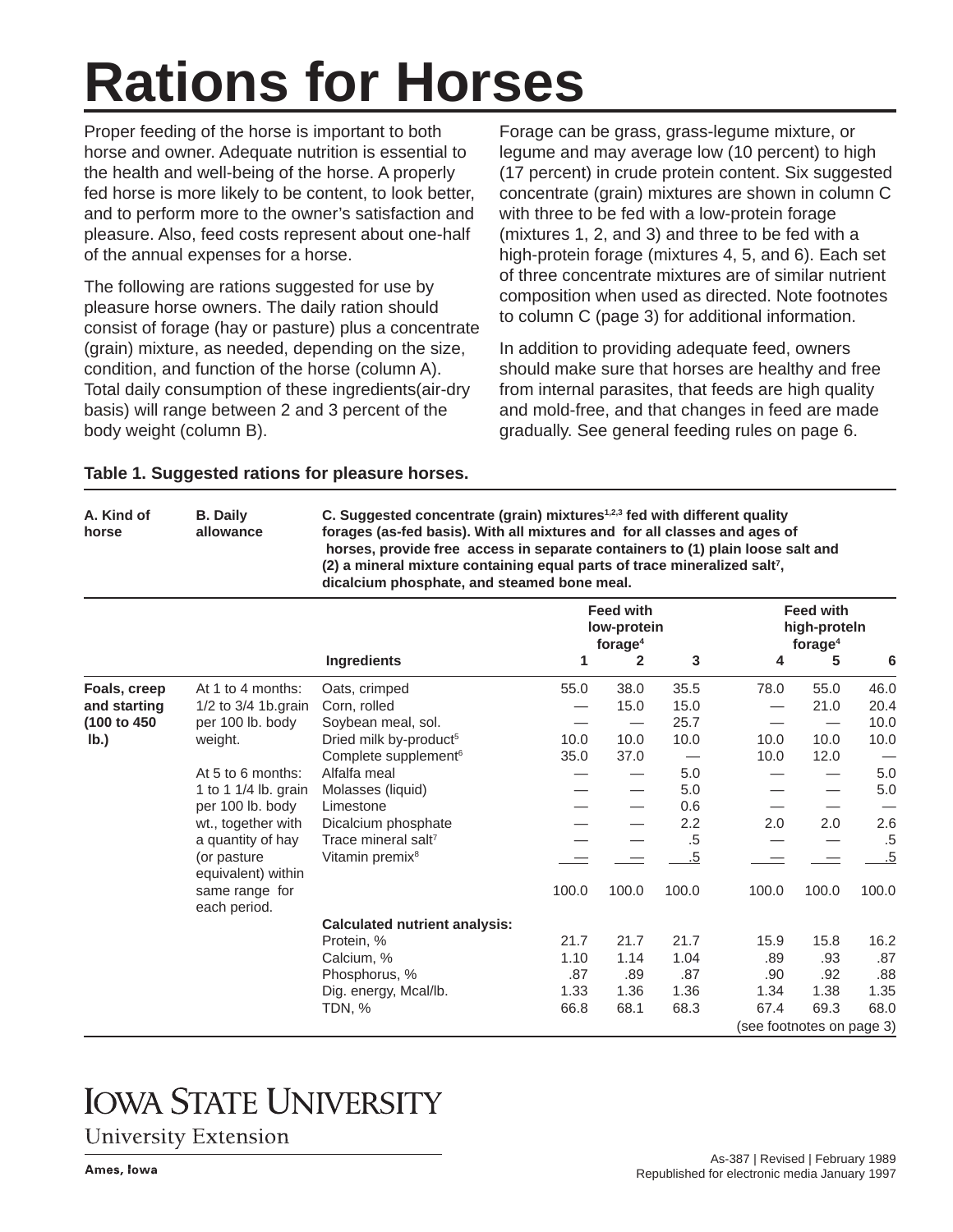| A. Kind of                                                                                                                            | <b>B.</b> Daily                                                                                                                                           | C. Suggested concentrate (grain) mixtures <sup>1,2,3</sup> fed with different quality forages (as-fed |                                                              |                                                                        |                                    |                                                                        |                                                      |                                    |  |  |
|---------------------------------------------------------------------------------------------------------------------------------------|-----------------------------------------------------------------------------------------------------------------------------------------------------------|-------------------------------------------------------------------------------------------------------|--------------------------------------------------------------|------------------------------------------------------------------------|------------------------------------|------------------------------------------------------------------------|------------------------------------------------------|------------------------------------|--|--|
| horse                                                                                                                                 | allowance                                                                                                                                                 | basis).<br>Ingredients                                                                                |                                                              | <b>Feed with</b><br>low-protein<br>forage <sup>4</sup><br>$\mathbf{2}$ | 3                                  | <b>Feed with</b><br>high-proteln<br>forage <sup>4</sup><br>4<br>5<br>6 |                                                      |                                    |  |  |
|                                                                                                                                       |                                                                                                                                                           |                                                                                                       | 1                                                            |                                                                        |                                    |                                                                        |                                                      |                                    |  |  |
| Weanlings<br>(450 to 750 lb.)                                                                                                         | 1 to 1 1/2 lb.<br>grain per 100 lb.<br>body wt., together                                                                                                 | Oats crimped<br>Corn, rolled<br>Soybean meal, sol.                                                    | 70.0                                                         | 45.0<br>25.0<br>$\overline{\phantom{m}}$                               | 40.5<br>25.0<br>21.0               | 80.0                                                                   | 50.0<br>28.0<br>$\overline{\phantom{m}}$             | 41.0<br>30.0<br>16.0               |  |  |
|                                                                                                                                       | with a quantity of<br>hay within same                                                                                                                     | Complete supplement <sup>6</sup><br>Alfalfa meal                                                      | 30.0                                                         | 30.0                                                                   | $\overline{\phantom{m}}$<br>5.0    | 20.0                                                                   | 22.0<br>$\overline{\phantom{0}}$                     | 5.0                                |  |  |
|                                                                                                                                       | range.                                                                                                                                                    | Molasses (liquid)<br>Limestone                                                                        |                                                              |                                                                        | 5.0<br>$.5\,$                      |                                                                        | $\overline{\phantom{0}}$<br>$\overline{\phantom{0}}$ | 5.0<br>$.2\overline{ }$            |  |  |
|                                                                                                                                       |                                                                                                                                                           | Dicalcium phosphate<br>Trace mineral salt7<br>Vitamin premix <sup>8</sup>                             | $\qquad \qquad$                                              | $=$                                                                    | 2.0<br>$.5\,$<br>.5                | $\qquad \qquad$                                                        | $=$                                                  | 1.8<br>$.5\,$<br>.5                |  |  |
|                                                                                                                                       |                                                                                                                                                           |                                                                                                       | 100.0                                                        | 100.0                                                                  | 100.0                              | 100.0                                                                  | 100.0                                                | 100.0                              |  |  |
|                                                                                                                                       |                                                                                                                                                           | <b>Calculated nutrient analysis:</b>                                                                  |                                                              |                                                                        |                                    |                                                                        |                                                      |                                    |  |  |
|                                                                                                                                       |                                                                                                                                                           | Protein, %<br>Calcium, %<br>Phosphorus, %<br>Dig. energy, Mcal/lb.<br>TDN, %                          | 18.5<br>.85<br>.74<br>1.30<br>65.3                           | 17.7<br>.83<br>.72<br>1.35<br>67.8                                     | 17.7<br>.83<br>.74<br>1.34<br>67.4 | 16.2<br>.59<br>.60<br>1.32<br>66.1                                     | 15.8<br>.63<br>.62<br>1.36<br>68.7                   | 15.9<br>.66<br>.69<br>1.35<br>67.9 |  |  |
| Yearlings (700                                                                                                                        | 1/2 to 1 lb. grain                                                                                                                                        | Oats, crimped                                                                                         | 83.0                                                         | 50.0                                                                   | 46.8                               | 93.0                                                                   | 55.0                                                 | 50.0                               |  |  |
| to 1,000 lb.)                                                                                                                         | and 1 to 1 1/2 lb.<br>hay per 100 lb.<br>body wt.                                                                                                         | Corn, rolled<br>Soybean meal, sol.<br>Complete supplement <sup>6</sup>                                | $\overline{\phantom{m}}$<br>$\overline{\phantom{0}}$<br>17.0 | 30.0<br>$\overline{\phantom{m}}$<br>20.0                               | 27.0<br>13.5                       | —<br>7.0                                                               | 35.0<br>$\hspace{0.1mm}-\hspace{0.1mm}$<br>10.0      | 30.0<br>8.0                        |  |  |
| <b>Performance</b>                                                                                                                    | 1/2 to 1 3/4 lb.                                                                                                                                          | Alfalfa meal<br>Molasses (liq.)<br>Limestone                                                          |                                                              | $\overline{\phantom{0}}$                                               | 5.0<br>5.0<br>.3                   |                                                                        | $\overline{\phantom{0}}$                             | 5.0<br>5.0                         |  |  |
| (900 to 1,400<br>grain and 1 to<br>lb.)<br>1 1/2 lb. hay per<br>100 lb. body wt.,<br>depending on<br>weight of horse<br>and degree of |                                                                                                                                                           | Dicalcium phosphate<br>Trace mineral salt7<br>Vitamin premix <sup>8</sup>                             | $\qquad \qquad \overline{\qquad \qquad }$<br>100.0           | $=$<br>100.0                                                           | 1.4<br>$.5\,$<br>.5<br>100.0       | $\qquad \qquad$<br>100.0                                               | $\qquad \qquad =$<br>100.0                           | 1.0<br>$.5\,$<br>$-5$<br>100.0     |  |  |
|                                                                                                                                       | work expended.                                                                                                                                            | <b>Calculated nutrient analysis:</b>                                                                  |                                                              |                                                                        |                                    |                                                                        |                                                      |                                    |  |  |
| Pregnant<br>mares (900 to<br>$1,400$ lb.)                                                                                             | First half: 1 1/2<br>to 2 lb. hay per<br>100 lb. body wt.<br>Last half: 1/2 to<br>1 lb. grain and<br>1 to 1 1/2 lb. hay<br>per 100 lb. body wt.           | Protein, %<br>Calcium, %<br>Phosphorus, %<br>Dig energy, Mcal/lb.<br>TDN, %                           | 15.5<br>.51<br>.56<br>1.32<br>66.3                           | 15.3<br>.57<br>.59<br>1.37<br>69.0                                     | 15.2<br>.60<br>.60<br>1.34<br>67.6 | 13.3<br>.26<br>.43<br>1.34<br>67.1                                     | 13.0<br>.31<br>.45<br>1.40<br>70.3                   | 13.3<br>.39<br>.51<br>1.35<br>68.0 |  |  |
| Lactating<br>mares                                                                                                                    | 1 to 1 1/2 lb. grain<br>per 100 lb. body<br>wt. together with a<br>quantity of hay<br>within same range.                                                  |                                                                                                       |                                                              |                                                                        |                                    |                                                                        |                                                      |                                    |  |  |
| <b>Stallions in</b><br>breeding season                                                                                                | 3/4 to 1 1/4 lb.<br>grain per 100 lb.<br>$(900 \text{ to } 1,400 \text{ lb.})$ body weight, to-<br>gether with a<br>quantity of hay<br>within same range. |                                                                                                       |                                                              |                                                                        |                                    |                                                                        |                                                      |                                    |  |  |
| <b>Mature idle</b><br>horses; stallions, hay per 100 lb.<br>mares, and<br>geldings (900<br>to 1,400 lb.)                              | 1 1/2 to 1 3/4 lb.<br>body weight.                                                                                                                        | (With grass hay, add 1/2 to 3/4 lb. of high-protein supplement <sup>6</sup> daily.)                   |                                                              |                                                                        |                                    |                                                                        |                                                      |                                    |  |  |

#### **Table 1. Suggested rations for pleasure horses, (continued)**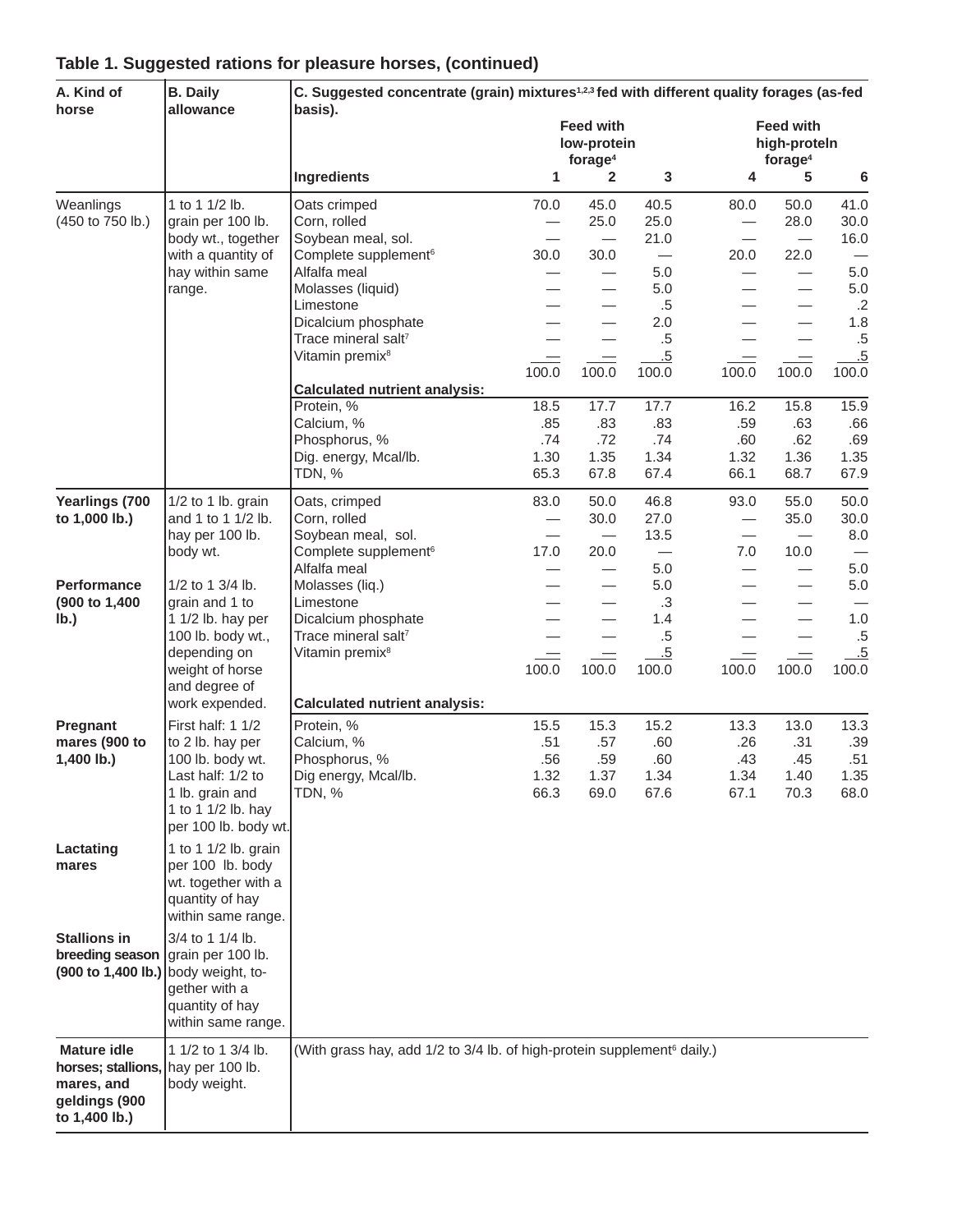- <sup>1</sup> Grains should be rolled or cracked to increase their bulkiness.
- <sup>2</sup> Five to ten percent wheat bran could be substituted for part of the oats or corn.
- <sup>3</sup> Five percent linseed meal could be substituted for part of the soybean meal.
- 4 Assume low-protein forage averages 10% CP and high-protein forage averages 17%CP (air-dry basis).

5 Dried skim milk or any similar milk-based product may be used as a source of high-quality protein for the foal (25-30% crude protein).

<sup>6</sup> Any complete supplement containing 30 to 35 percent crude protein together with approximately 2.5 percent calcium and 1.5 percent phosphorus is suggested .

#### **An example supplement formula:**

| Ingredient                                                                                                                                                      | Amount Ib.                                              | <b>Calculated analyses:</b>                                                                      |                                   |
|-----------------------------------------------------------------------------------------------------------------------------------------------------------------|---------------------------------------------------------|--------------------------------------------------------------------------------------------------|-----------------------------------|
| Soybean meal (46%CP)<br>Molasses (liquid)<br>Alfalfa meal<br>Limestone<br>Dicalcium phosphate<br>Trace mineral salt <sup>7</sup><br>Vitamin premix <sup>8</sup> | 70.0<br>6.4<br>100<br>2.4<br>6.2<br>2.5<br>2.5<br>100.0 | Crude protein, %<br>Calcium, %<br>Phosophorus, %<br>Digestible energy, Mcal/lb.<br><b>TDN, %</b> | 34.0<br>2.6<br>1.7<br>1.2<br>60.0 |

7 Any commercial trace mineralized salt for animal use is satisfactory. The mixture should contain approximately the following:

| Zinc(Zn)       | 0.350% |
|----------------|--------|
| Manganese (Mn) | 0.280% |
| Iron (Fe)      | 0.175% |
| Copper (Cu)    | 0.035% |
| lodine (I)     | 0.008% |
| Cobalt (Co)    | 0.005% |

An example trace mineralized salt mixture:

| Salt (NaCl)                            | 97.39 lb  |
|----------------------------------------|-----------|
| Zinc sulfate $(ZnSO4)$                 | 0.77      |
| Manganese sulfate (MnSO <sub>4</sub> ) | 0.77      |
| Ferrous sulfate, heptahydrate          |           |
| $(FeSO_4 = 7H_2O)$                     | 0.87      |
| Copper sulfate (CuSO <sub>4</sub> )    | 0.09      |
| Ethylenediamine dihydriodide(EDDI)     | 0.01      |
| Cobalt carbonate (CoCO <sub>3</sub> )  | 0.01      |
|                                        | 100.00 lb |

<sup>8</sup> The vitamin mixture should provide approximately the following minimum daily requirements per pound of final concentrate (grain) ration: vitamin A, 2000 I.U.; vitamin D, 200 I.U.; vitamin E, 20 I.U.; thiamine, 4.0 mg.; niacin, 4.0 mg.; riboflavin, 3.0 mg.; pantothenic acid, 3.0 mg.; and vitamin  $B_{12}$ , 5.0 mcg.

An example composition for 1.0 pound of a vitamin premix:

| Vitamin A              | 400,000 I.U. |
|------------------------|--------------|
| Vitamin D              | 40,000 I.U.  |
| Vitamin E              | 4,000 I.U    |
| Thiamine               | 800 mg.      |
| Niacin                 | 800 mg.      |
| Riboflavin             | 600 mg.      |
| Pantothenic acid       | 600 mg.      |
| Vitamin $B_{12}$       | 1 mg.        |
| Carrier (finely ground |              |
| corn or soybean meal)  | ٠            |
|                        | $1.0$ lb.    |
|                        |              |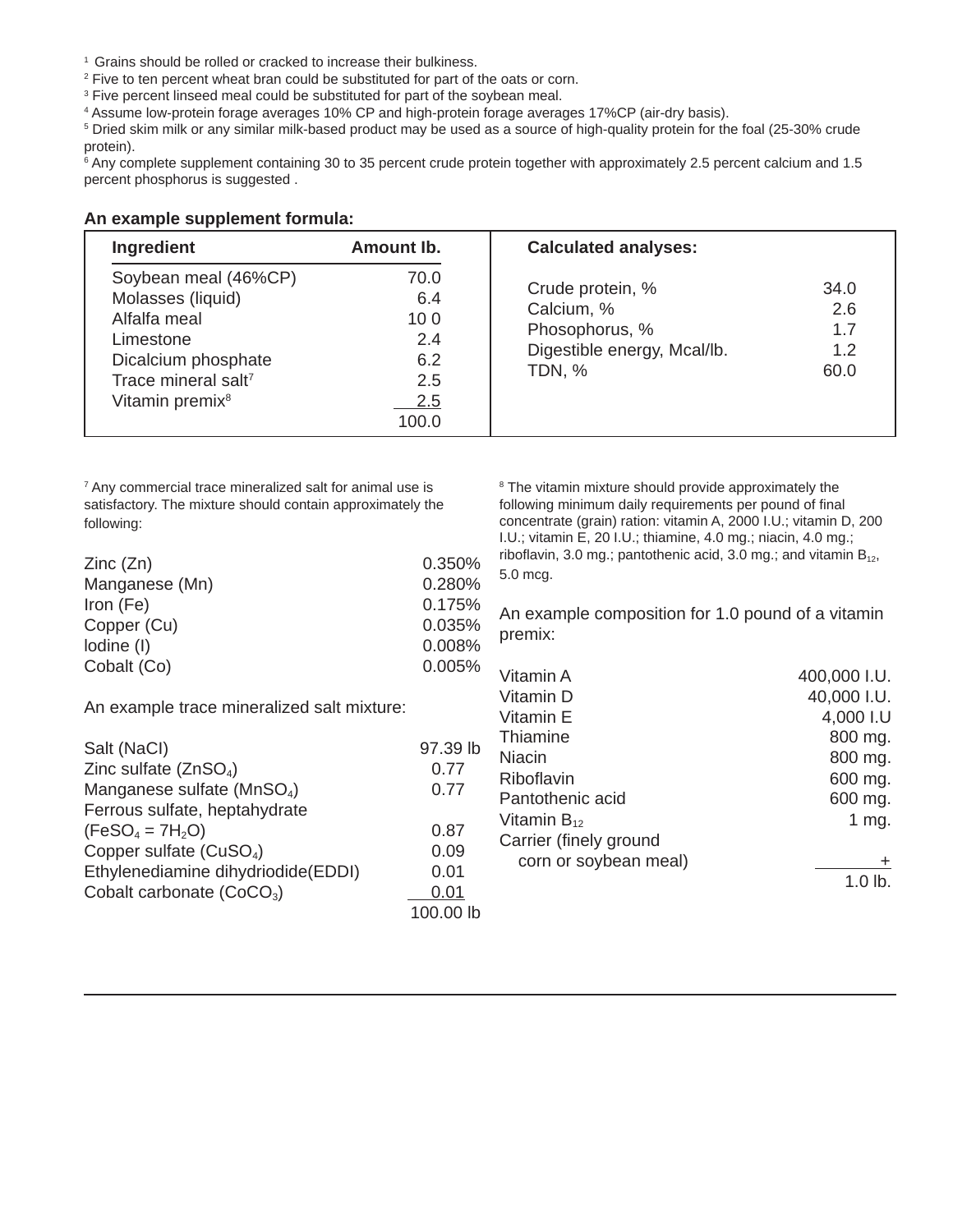# **Table 2. Nutrient Content of Selected Feeds for Horses (As-fed basis).**

|                                                                                 | Dry            | Dig.                     |              | Crude                    |                                | Cal-        | <b>Phos</b>    | Car                                |
|---------------------------------------------------------------------------------|----------------|--------------------------|--------------|--------------------------|--------------------------------|-------------|----------------|------------------------------------|
| <b>Feedstuff (International Feed No.)</b>                                       | matter<br>$\%$ | energy<br>Mcal/lb.       | TDN<br>$\%$  | protein<br>$\%$          | Lysine<br>%                    | cium<br>%   | phorus<br>$\%$ | otene<br>mg/lb.                    |
| Alfalfa, dehy, meal, 17%, (1-00-23)                                             | 92             | .89                      | 47.2         | 17.4                     | $\boldsymbol{.8}$              | 1.38        | .23            | 59.6                               |
| Alfalfa, hay, s-c, early bim, (1-00-059)                                        | 90             | .90                      | 48.1         | 18.0                     | .8                             | 1.48        | .19            | 52.0                               |
| Alfalfa, hay, s-c, full bim, (1-00-068)                                         | 91             | .87                      | 43.6         | 15.5                     | .8                             | 1.08        | .22            | 14.7                               |
| Alfalfa, grazed, (2-00-196)                                                     | 26             | .26                      | 14.1         | 5.3                      | $\cdot$                        | .40         | .07            | 10.5                               |
| Alfalfa-brome, smooth, grazed, (2-00-262)                                       | 21             | .21                      | 10.7         | 3.9                      |                                | .32         | .08            | —                                  |
| Bahiagrass, hay, s-c, (1-00-462)<br>Barley, grain, (4-00-549)                   | 90<br>89       | .81<br>1.45              | 42.3<br>72.6 | 8.5<br>11.5              | $\overline{\phantom{0}}$<br>.4 | .45<br>.05  | .20<br>.34     | $\overline{\phantom{0}}$<br>$.5\,$ |
| Barley, hay, s-c, (1-00-495)                                                    | 88             | .80                      | 42.3         | 7.8                      |                                | .21         | .25            | —                                  |
| Barley, straw, (1-00-498)                                                       | 91             | .57                      | 28.1         | 4.0                      | $\overline{\phantom{0}}$       | .27         | .06            | $\overline{\phantom{0}}$           |
| Beet pulp, dried (4-00-669)                                                     | 91             | 1.18                     | 59.2         | 8.9                      | $.5\,$                         | .62         | .09            | $\qquad \qquad -$                  |
| Bermuda grass, hay, s-c, (1-00-703)                                             | 91             | .77                      | 39.8         | 9.4                      |                                | .43         | .16            | 53.2                               |
| Bluegrass, Kentucky, grazed, early (2-00-777)                                   | 31             | .29                      | 15.4         | 5.4                      | $\overline{\phantom{0}}$       | .15         | .14            | 53.1                               |
| Bluestem, big, grazed, early (2-00-821)                                         | 27             | .26                      | 13.4         | 3.6                      | $\qquad \qquad -$              | .17         | .05            | 52.5                               |
| Brewer's grains, dried (5-02-141)                                               | 92             | .98                      | 47.9         | 27.1                     | $.9\,$                         | .29         | .51            | $\qquad \qquad -$                  |
| Brome, smooth, hay, s-c, (1-00-947)                                             | 90             | .87                      | 47.0         | 12.4                     | $\overline{\phantom{0}}$       | .34         | .24            | 2.0                                |
| Brome, smooth, grazed, early (2-00-963)                                         | 27             | .25                      | 12.7         | 4.1                      | $\qquad \qquad -$              | .20         | .18            | 86.1                               |
| Canary grass, reed, hay (1-01-104)<br>Clover, ladino, hay, s-c (1-01-378)       | 89<br>89       | .82<br>1.05              | 42.8<br>56.8 | 9.1<br>20.0              | $\overline{\phantom{0}}$       | .32<br>1.30 | .21<br>.30     | 37.5<br>66.8                       |
| Clover, red, hay, s-c (1-01-415)                                                | 88             | .81                      | 42.3         | 13.0                     | $\qquad \qquad -$              | 1.22        | .22            | 14.7                               |
| Clover, red, grazed, early (2-01-428)                                           | 20             | .19                      | 9.4          | 4.1                      | $\overline{\phantom{0}}$       | .44         | .07            | —                                  |
| Corn, cobs, ground, (1-01-782)                                                  | 90             | .57                      | 27.8         | 2.8                      | $\overline{\phantom{0}}$       | .11         | .04            | .3                                 |
| Corn, grain, (4-02-931)                                                         | 87             | 1.54                     | 77.4         | 8.8                      | .3                             | .02         | .29            | 1.9                                |
| Corn, stover, w/o ears, s-c, mature (1-02-776)                                  | 85             | .77                      | 36.1         | 5.4                      |                                | .49         | .08            | $\overline{\phantom{0}}$           |
| Corn, ensiled, (3-20-506)                                                       | 37             | .55                      | 27.6         | 3.1                      |                                | .08         | .09            | $\overline{\phantom{0}}$           |
| Corn-and-cob meal, ground (4-02-849)                                            | 87             | 1.29                     | 64.4         | 7.8                      | $\cdot$                        | .06         | .24            |                                    |
| Corn, distiller's grains, dehy (5-02-842)                                       | 93             | 1.29                     | 64.4         | 27.8                     | $\boldsymbol{.8}$              | .09         | .39            |                                    |
| Cottonseed, meal, solv-extd (5-01-621)                                          | 91             | 1.23                     | 61.6         | 41.3                     | 1.7                            | .17         | 1.11           | $\qquad \qquad$                    |
| Fescue, meadow, hay, s-c, (1-01-912)                                            | 88             | .72                      | 37.1         | 8.2                      | $\overline{\phantom{0}}$       | .33         | .25            |                                    |
| Lespedeza, hay, s-c (1-02-607)                                                  | 90<br>91       | .84                      | 43.9<br>62.8 | 10.7                     | 1.2                            | .93<br>.41  | .22<br>.87     | $\overline{\phantom{0}}$           |
| Linseed, meal, mech-extd, (5-02-045)<br>Milk, skimmed, dried, (5-01-175)        | 94             | 1.26<br>1.73             | 86.5         | 34.5<br>33.4             | 2.5                            | 1.28        | 1.02           |                                    |
| Molasses, sugar cane, liquid (4-04-696)                                         | 74             | 1.11                     | 55.5         | 4.3                      | $\overline{\phantom{0}}$       | .74         | .08            | $\overline{\phantom{0}}$           |
| Oat, grain, (4-03-309)                                                          | 89             | 1.35                     | 67.6         | 11.8                     | .4                             | .08         | .34            | $\overline{\phantom{0}}$           |
| Oat, hay, s-c (1-03-280)                                                        | 91             | .74                      | 38.0         | 8.6                      | $\qquad \qquad -$              | .29         | .23            | 40.4                               |
| Oat, straw (1-03-283)                                                           | 92             | .84                      | 44.2         | 4.1                      |                                | .22         | .06            | $\qquad \qquad -$                  |
| Orchardgrass, grazed (2-03-442)                                                 | 24             | .18                      | 9.3          | 3.0                      |                                | .06         | .09            | 36.5                               |
| Orchardgrass, hay, s-c, (1-03-438)                                              | 90             | .77                      | 40.0         | 10.5                     | $\qquad \qquad -$              | .37         | .23            | 13.5                               |
| Prairie, midwest, hay, (1-07-956)                                               | 94             | .71                      | 35.7         | 5.6                      |                                | .37         | .14            |                                    |
| Rye, grain, (4-04-047)                                                          | 88             | 1.41                     | 70.4         | 12.0                     | .4                             | .06         | .32            |                                    |
| Sorghum, grain (milo) (4-04-444)<br>Soybean, meal, beans, solv-extd, (5-04-604) | 89<br>90       | 1.44<br>1.47             | 72.0<br>73.8 | 10.0<br>45.7             | $\cdot$<br>2.8                 | .04<br>.30  | .30<br>.69     |                                    |
| Soybean, seeds, heat-processed (5-04-597)                                       | 93             | 1.60                     | 80.0         | 36.6                     | 2.2                            | .26         | .61            | $\overline{\phantom{0}}$           |
| Soybean, oil (4-07-983)                                                         | 100            | 3.30                     | 170.0        | $\overline{\phantom{0}}$ |                                |             |                |                                    |
| Soybean, hay, s-c, (1-04-558)                                                   | 89             | .79                      | 41.4         | 14.1                     | $\overline{\phantom{0}}$       | 1 1 3       | .22            | 14.5                               |
| Soybean, straw, (1-04-567)                                                      | 88             | 0.58                     | 28.5         | 4.6                      |                                | 1.39        | .05            |                                    |
| Sunflower, seed, w/o hulls, meal,                                               |                |                          |              |                          |                                |             |                |                                    |
| solv-extd, (5-04-739)                                                           | 92             | 1.30                     | 65.3         | 45.2                     | 1.7                            | .42         | .94            |                                    |
| Timothy, grazed, midbloom (2-04-905)                                            | 29             | 0.23                     | 11.6         | 2.7                      |                                | .11         | .09            | $\overline{\phantom{0}}$           |
| Timothy, hay, s-c, head, (1-04-883)                                             | 89             | .94                      | 50.6         | 8.6                      | $\qquad \qquad -$              | .32         | .20            | 21.5                               |
| Trefoil, birdsfoot, hay, s-c, (1-05-044)                                        | 91             | $.87\,$                  | 45.8         | 13.9                     | $\overline{\phantom{0}}$       | 1.54        | .21            |                                    |
| Wheat, bran, (4-05-190)                                                         | 89             | 1.00                     | 49.5         | 15.4                     | .6                             | .13         | 1.13           |                                    |
| Wheat, grain (4-05-211)<br>Wheat, hay, s-c, (1-05-172)                          | 89<br>89       | 1.55<br>.76              | 77.4<br>39.8 | 13.0<br>7.7              | .4<br>$\overline{\phantom{0}}$ | .05<br>.13  | .45<br>.18     | $\qquad \qquad -$<br>43.5          |
| Wheat, straw (1-05-175)                                                         | 91             | .72                      | 36.8         | 3.3                      | $\overline{\phantom{0}}$       | .16         | .04            | 1.0                                |
| Whey, dried, (4-01-182)                                                         | 93             | 1.56                     | 78.0         | 13.1                     | .9                             | .85         | .76            |                                    |
| Yeast, brewer's, dried (7-05-527)                                               | 93             | 1.40                     | 69.8         | 43.4                     | 3.0                            | .14         | 1.36           |                                    |
| <b>Mineral Supplements:</b>                                                     |                |                          |              |                          |                                |             |                |                                    |
| Bone meal, steamed (6-00-400)                                                   | 96             |                          |              |                          |                                | 27.7        | 12.9           |                                    |
| Dicalcium phosphate (6-01-080)                                                  | 98             | $\equiv$                 |              |                          |                                | 21.8        | 18.5           |                                    |
| Diammonium phosphate (6-00-370)                                                 | 98             | $\overline{\phantom{0}}$ |              | (17%N)                   | $\qquad \qquad -$              |             | 20.0           | $\overline{\phantom{0}}$           |
| Limestone, ground (6-02-632)                                                    | 100            | $\overline{\phantom{0}}$ |              |                          |                                | 37.1        |                |                                    |
| Monosodium phosphate (6-04-288)                                                 | 94             |                          |              |                          | $\overline{\phantom{0}}$       |             | 24.2           |                                    |
| Rock phosphate, raw (6-03-945)                                                  | 100<br>100     |                          |              |                          |                                | 35.0        | 13.0           |                                    |
| Rock phosphate, defluorinated (6-01-780)                                        |                |                          |              |                          | $\overline{\phantom{0}}$       | 32.0        | 16.9           |                                    |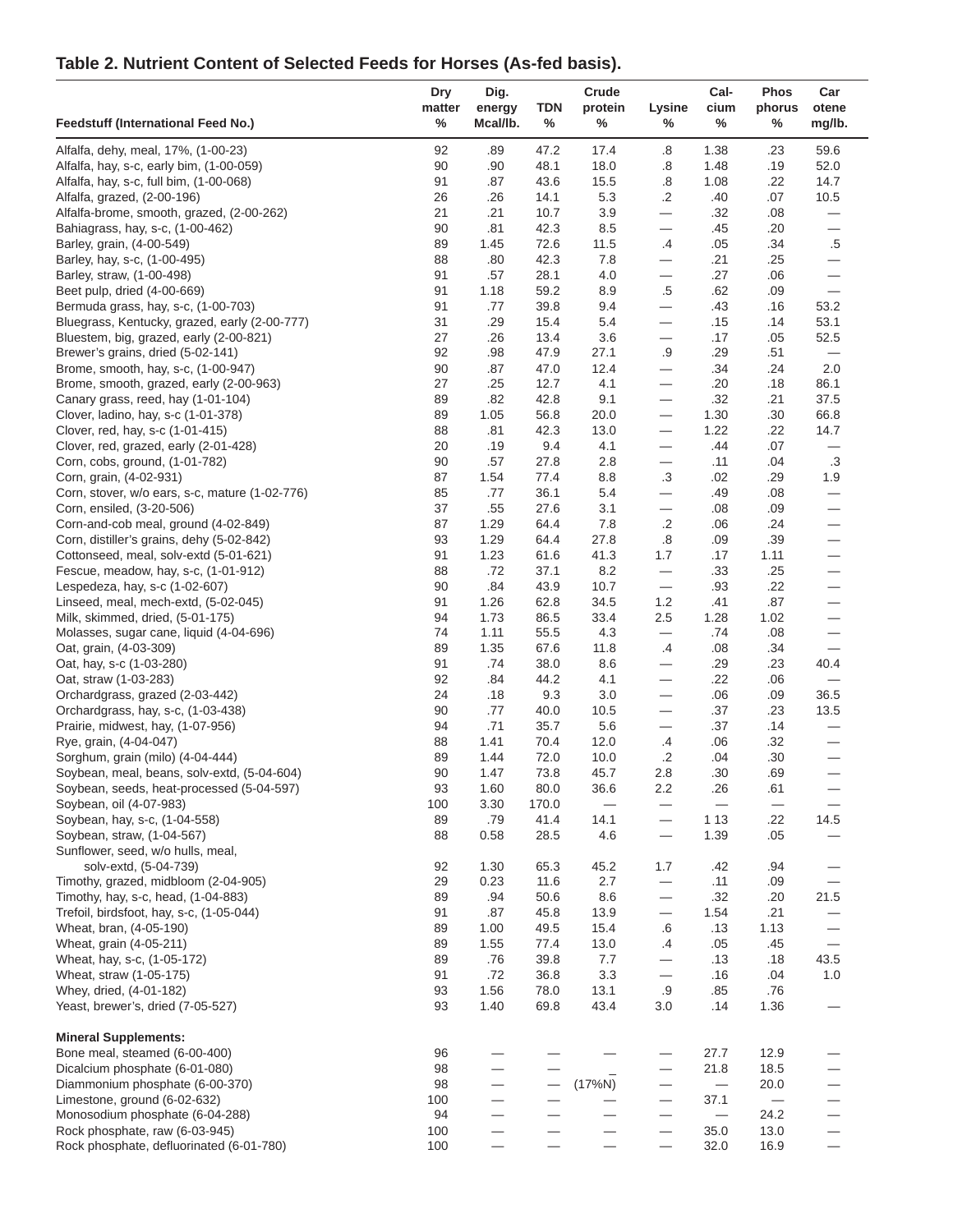|                                                       |                                  | Dlg. Energy<br>Mcal    |       | TDN pounds             |       | Crude Protein |                 |       | Calcium         |      | Phosphorus     |                      | Vitamin A, IU8 | Typical<br>daily            |
|-------------------------------------------------------|----------------------------------|------------------------|-------|------------------------|-------|---------------|-----------------|-------|-----------------|------|----------------|----------------------|----------------|-----------------------------|
|                                                       | Typical body<br>weight<br>pounds | per 100<br>pound<br>bw | Daily | per 100<br>pound<br>bw | Daily | %             | Daily<br>pounds | %     | Daily<br>pounds | %    | Daily<br>grams | Per<br>pound<br>diet | Daily          | feed<br>(air dry)<br>pounds |
| Mature horses, maintenance                            | 1100                             | 1.5                    | 16.4  | 0.75                   | 8.2   | $8.5 - 10.0$  | 1.4             | 0.30  | 20              | 0.20 | 14             | 1500                 | 30,000         | 17                          |
| Mature working horses (per<br>hour above maintenance) |                                  |                        |       |                        |       | $8.5 - 10.0$  | 2               | 0 3 0 | 2               | 0.20 | 2              | 1500                 | 2              | $\overline{2}$              |
| $\bullet$ light work                                  |                                  | 0.4                    | 4.1   | 0.18                   | 2.0   |               |                 |       |                 |      |                |                      |                |                             |
| • moderate work                                       |                                  | 0.7                    | 8.2   | 0.37                   | 4.1   |               |                 |       |                 |      |                |                      |                |                             |
| • intense work                                        |                                  | 1.5                    | 16.4  | 0.75                   | 8.2   |               |                 |       |                 |      |                |                      |                |                             |
| Gestation (first 8 months)                            |                                  | 1.5                    | 16.4  | 0.75                   | 8.2   | $8.5 - 10.0$  | 1.4             | 0.30  | 23              | 0.20 | 14             | 1500                 | 30,000         | 19                          |
| Gestation (last 3 months)                             |                                  | 1.7                    | 18.8  | 0.85                   | 9.4   | 10.0-11.0     | 1.7             | 0.50  | 36              | 0.35 | 23             | 1500                 | 30,000         | 19                          |
| Lactation (first 3 months)                            |                                  | 2.6                    | 28.3  | 1.28                   | 14.1  | 13.0-14.0     | 3.0             | 0.50  | 56              | 0.35 | 42             | 1250                 | 30,000         | 26                          |
| Lactation (after 3 months)                            |                                  | 2.2                    | 24.3  | 1.11                   | 12.2  | 12.0-13.0     | 2.4             | 0.45  | 41              | 0.30 | 34             | 1250                 | 30,000         | 24                          |
| Foal (2-5 months)                                     | 300-400                          | 3.6                    | 13.7  | 1.80                   | 6.8   | 16.0-18.03    | 1.63            | 0.80  | 33              | 0.60 | 20             | 900                  | 10,000         | 11                          |
| Weanlings (5-12 months)                               | 500-700                          | 2.8                    | 16.4  | 1.40                   | 8.2   | 14.0-16.03    | 1.73            | 0.70  | 34              | 0.50 | 25             | 1100                 | 14,000         | 13                          |
| Yearling (12-24 months)                               | 700-900                          | 2.5                    | 19.7  | 1.22                   | 9.8   | 11.0-13.5     | 1.7             | 0,50  | 31              | 0.40 | 22             | 900                  | 14,000         | 16                          |
| 2 year old; show and<br>performance                   | 1000-1100                        | 1.8                    | 17.9  | 0.90                   | 9.0   | 10.0-11.0     | 1.4             | 0.45  | 25              | 0.35 | 17             | 1600                 | 30,000         | 18                          |

### **Table 3. Nutrient requirements of horses, 1,100 pound mature body weight (b.w)1 .**

1 For each 100 pounds above or below 1100 mature body weight, add or subtract 7% to this amount.

2 Daily amount will vary with level of dietary intake.

3 High-quality protein recommended (minimum of 0.65% dietary Iysine).

4 The following vitamins also may be included in certain diets: Vitamin D, 125 IU/lb. diet; Vitamin B, complex mixture.